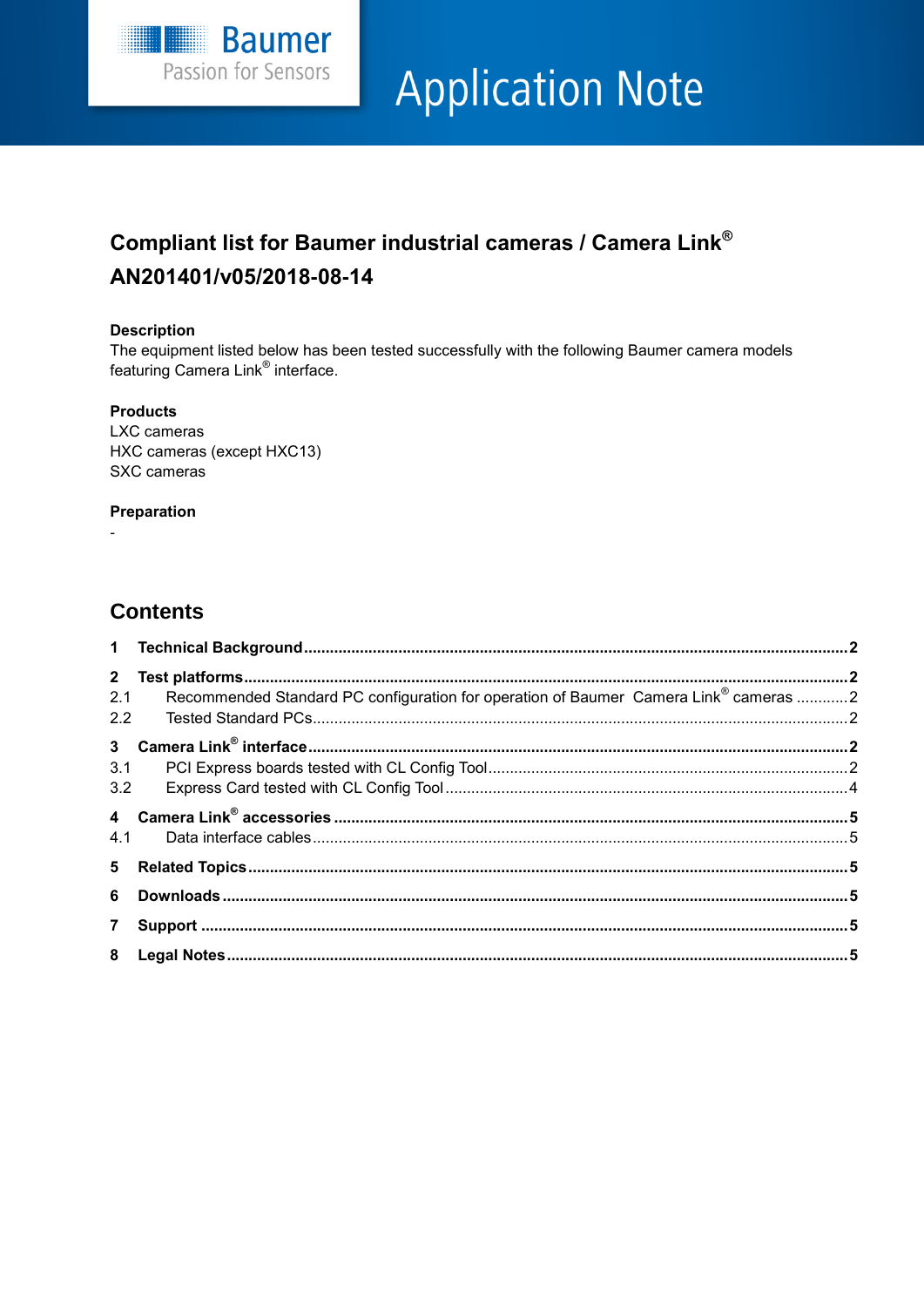

# <span id="page-1-0"></span>**1 Technical Background**

The following listed equipment has been tested successfully with Baumer Camera Link $^{\circ}$  cameras. The tested PC configurations, PCI Express boards as well as accessories performed within the specification without any limitations in the data transfer of cameras in the PC configuration.

## <span id="page-1-1"></span>**2 Test platforms**

## <span id="page-1-2"></span>**2.1 Recommended Standard PC configuration for operation of Baumer Camera Link® cameras**

|                 | Single-camera system                                                                                                                                              | <b>Multi-camera system</b>                                           |  |  |
|-----------------|-------------------------------------------------------------------------------------------------------------------------------------------------------------------|----------------------------------------------------------------------|--|--|
| <b>CPU</b>      | Intel <sup>®</sup> Core <sup>™</sup> i5-2520M CPU @ 2.50GHz, Cores: 4                                                                                             | Intel <sup>®</sup> Core <sup>™</sup> i7-3770 CPU @ 3.40GHz, Cores: 8 |  |  |
| <b>RAM</b>      | 4 GB<br>8 GB                                                                                                                                                      |                                                                      |  |  |
| <b>OS</b>       | Microsoft <sup>®</sup> Windows 7 <sup>™</sup> 32/64 bit systems<br>Microsoft <sup>®</sup> Windows 10™ 32/64 bit systems<br>Linux Kernel 4.7.x 32 / 64 bit systems |                                                                      |  |  |
| <b>Graphics</b> | recommended resolution at least 1280 x 1024, color depth 32 bit                                                                                                   |                                                                      |  |  |

#### <span id="page-1-3"></span>**2.2 Tested Standard PCs**

| <b>Test Equipment</b> | <b>Manufacturer</b><br>/ Reseller | <b>Description</b>                                                                                                                                                                                                                                                                                                             | <b>Function</b>                                        |  |
|-----------------------|-----------------------------------|--------------------------------------------------------------------------------------------------------------------------------------------------------------------------------------------------------------------------------------------------------------------------------------------------------------------------------|--------------------------------------------------------|--|
| PCDERAD345            | Casawave<br>Station i5            | Microsoft <sup>®</sup> Windows <sup>®</sup> 7 <sup>™</sup> Professional 32bit<br>$\overline{\phantom{a}}$<br>Intel <sup>®</sup> Core i5-3550, 3,3 GHz<br>BIOS Intel Corp. 09.08.2012,<br>$\overline{\phantom{a}}$<br>BHZ7710H.86A.0085.2012.0809.1641<br>RAM 8GB<br>$\overline{\phantom{a}}$<br>Intel Desktop Board DZ77BH-55K | performance within<br>specification without limitation |  |
| PCDERAD0520           | Dell<br>Optiplex 9020             | Microsoft <sup>®</sup> Windows <sup>®</sup> 7 <sup>™</sup> Enterprise 64bit<br>Intel <sup>®</sup> Core i7-4790, 3,6 GHz<br>BIOS Dell Inc. A09, 20.11.2014<br>RAM 16GB<br>$\overline{\phantom{a}}$                                                                                                                              | performance within<br>specification without limitation |  |
| PCDERAD0536           | <b>ASUS</b><br><b>X99-F WS</b>    | Microsoft <sup>®</sup> Windows <sup>®</sup> 10™ Enterprise 64bit<br>$\overline{\phantom{a}}$<br>Intel <sup>®</sup> Core i7-5820K, 3,3 GHz<br>٠<br>BIOS American Megatrends 2003, 04.03.2015<br>$\overline{\phantom{a}}$<br>RAM 16GB<br>٠                                                                                       | performance within<br>specification without limitation |  |

# <span id="page-1-4"></span>**3 Camera Link® interface**

#### <span id="page-1-5"></span>**3.1 PCI Express boards tested with CL Config Tool**

| Manufacturer Type / Name<br>/ Reseller |            | <b>Description</b>                                                                                                                                                                                                                                                                                   |
|----------------------------------------|------------|------------------------------------------------------------------------------------------------------------------------------------------------------------------------------------------------------------------------------------------------------------------------------------------------------|
| Silicon<br>Software                    | mE5-MA-ACL | Base, Dual Base Medium and Full Configurations supported<br>٠<br>Quad Lane PCI Express interface<br>٠<br>DMA1800 Technology<br>$\overline{\phantom{a}}$<br>512 MB DDR3-RAM On-board<br>2 x SDR26 connector<br>A-series (image acquisition board)<br>$\sim$<br>Baumer article no.: 11165522<br>$\sim$ |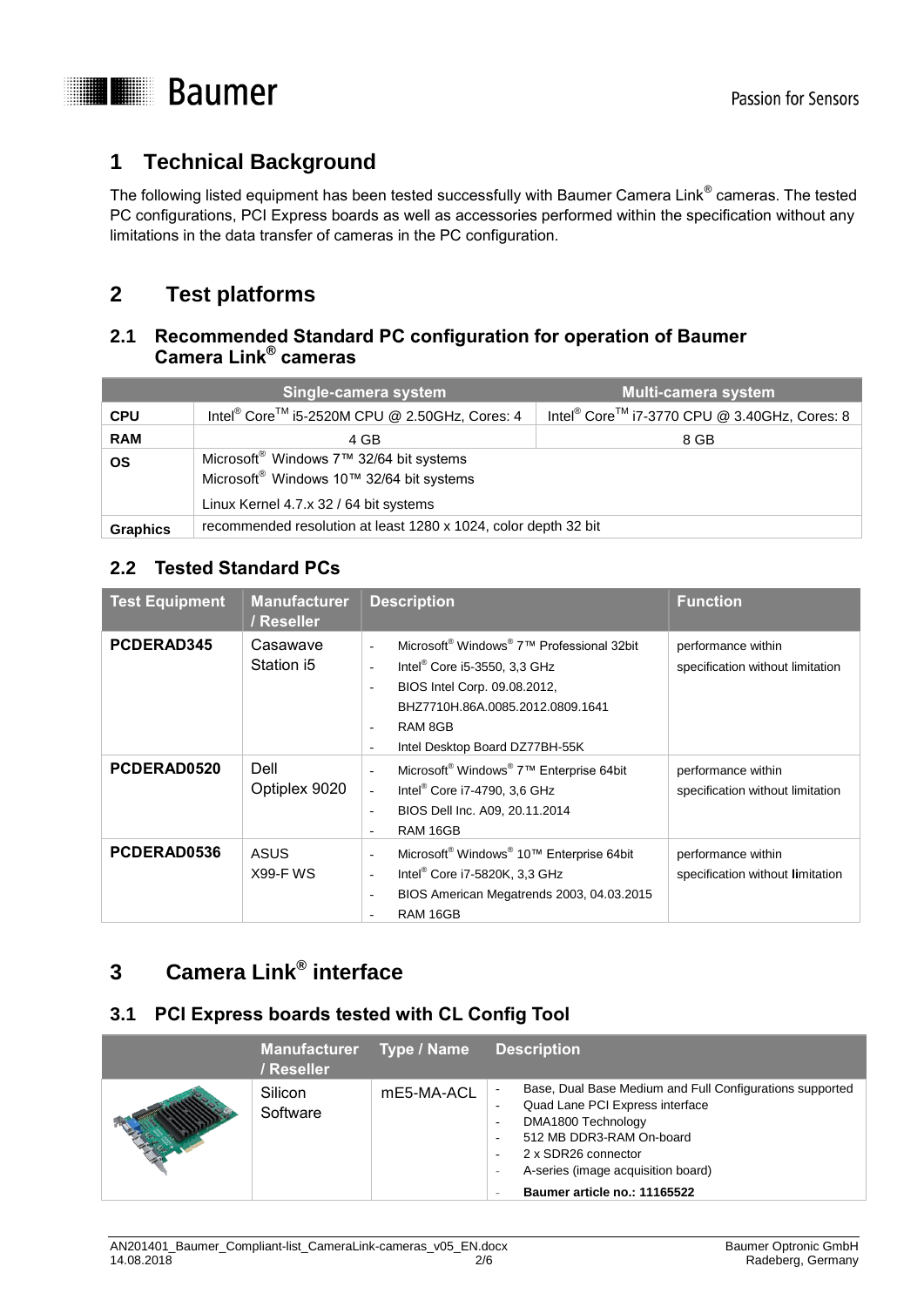

|                         | Silicon<br>Software | mE5-MA-VCL                 | Base, Dual Base Medium and Full Configurations supported<br>Quad Lane PCI Express interface<br>2GB MB DDR3-RAM On-board<br>DMA1800 Technologie<br>$\overline{\phantom{a}}$<br>2 x SDR26 connector<br>$\overline{\phantom{a}}$<br>V-series (Image processing board)<br>Baumer article no.: 11181607<br>ä,                                                                                                       |
|-------------------------|---------------------|----------------------------|----------------------------------------------------------------------------------------------------------------------------------------------------------------------------------------------------------------------------------------------------------------------------------------------------------------------------------------------------------------------------------------------------------------|
| of life                 | Silicon<br>Software | microEnable<br>IV AD1-CL   | Base, Dual Base and Medium Configurations supported<br>$\overline{\phantom{a}}$<br>Single Lane PCI Express interface<br>128 MB DDR-RAM On-board<br>$\overline{\phantom{a}}$<br>2 x MDR26 connector<br>$\overline{\phantom{a}}$<br>Highly reliable image acquisition<br>L,<br>Integrated hardware-based features<br>Baumer article no.: 11014580<br>L,                                                          |
| End                     | Silicon<br>Software | microEnable<br>IV VD1-CL   | Base, Medium and Full Configurations supported<br>$\bar{\phantom{a}}$<br>Single Lane PCI Express interface<br>256 MB DDR-RAM On-board<br>2 x MDR26 connector<br>÷,<br>Highly reliable image acquisition<br>L,<br>Integrated hardware-based features                                                                                                                                                            |
| of life                 | Silicon<br>Software | microEnable<br>IV VD4-CL   | Base, Dual Base Medium and Full Configurations supported<br>$\overline{\phantom{a}}$<br>Quad Lane PCI Express interface<br>$\overline{\phantom{a}}$<br>512 MB DDR-RAM On-board<br>$\sim$<br>2 x MDR26 connector<br>$\overline{\phantom{a}}$<br>Highly reliable image acquisition<br>$\overline{\phantom{a}}$<br>Integrated hardware-based features<br>$\overline{\phantom{a}}$<br>Baumer article no.: 11090612 |
|                         | Silicon<br>Software | microEnable<br>IV AD4-CL   | Base, Dual Base Medium and Full Configurations supported<br>$\overline{\phantom{a}}$<br>Quad Lane PCI Express interface<br>$\overline{\phantom{a}}$<br>2 x MDR26 connector<br>L,<br>256 MB Image Buffer<br>Baumer article no.: 11014581<br>÷,                                                                                                                                                                  |
| <u> Land</u><br>of life | Silicon<br>Software | microEnable<br>IV AS1-PoCL | <b>Base Configurations supported</b><br>Single Lane PCI Express interface<br>128 MB DDR-RAM On-board<br>1x MDR26 connector<br>$\overline{\phantom{a}}$<br>Integrated hardware-based features<br>$\overline{\phantom{a}}$<br>Power over Camera Link supported<br>$\overline{\phantom{a}}$<br>Baumer article no.: 11077586<br>$\overline{\phantom{a}}$                                                           |
|                         | Matrox              | Helios-eCL                 | Base, Medium and Full configurations supported<br>$\overline{\phantom{a}}$<br>Number of Camera Taps up to 10 taps/8-bit<br>$\overline{\phantom{a}}$<br>Quad Lane PCI Express interface<br>$\overline{\phantom{a}}$<br>2 x MDR26 connector<br>$\overline{\phantom{a}}$<br>Up to 512 MByte DDR SDRAM memory                                                                                                      |
|                         | Matrox              | Radient-eCL                | Matrox Radient eCL-SF single-Medium/Full<br>$\overline{\phantom{a}}$<br>CameraLink frame grabber<br>$\overline{\phantom{a}}$<br>GBDDR2-667 SDRAM<br>$\overline{a}$<br>Altera Stratix IIIEP3SL150-C4 processing FPGA<br>Matrix Imaging Library (MIL) drivers for<br>32/64-bit Win XP / Vista / 7                                                                                                                |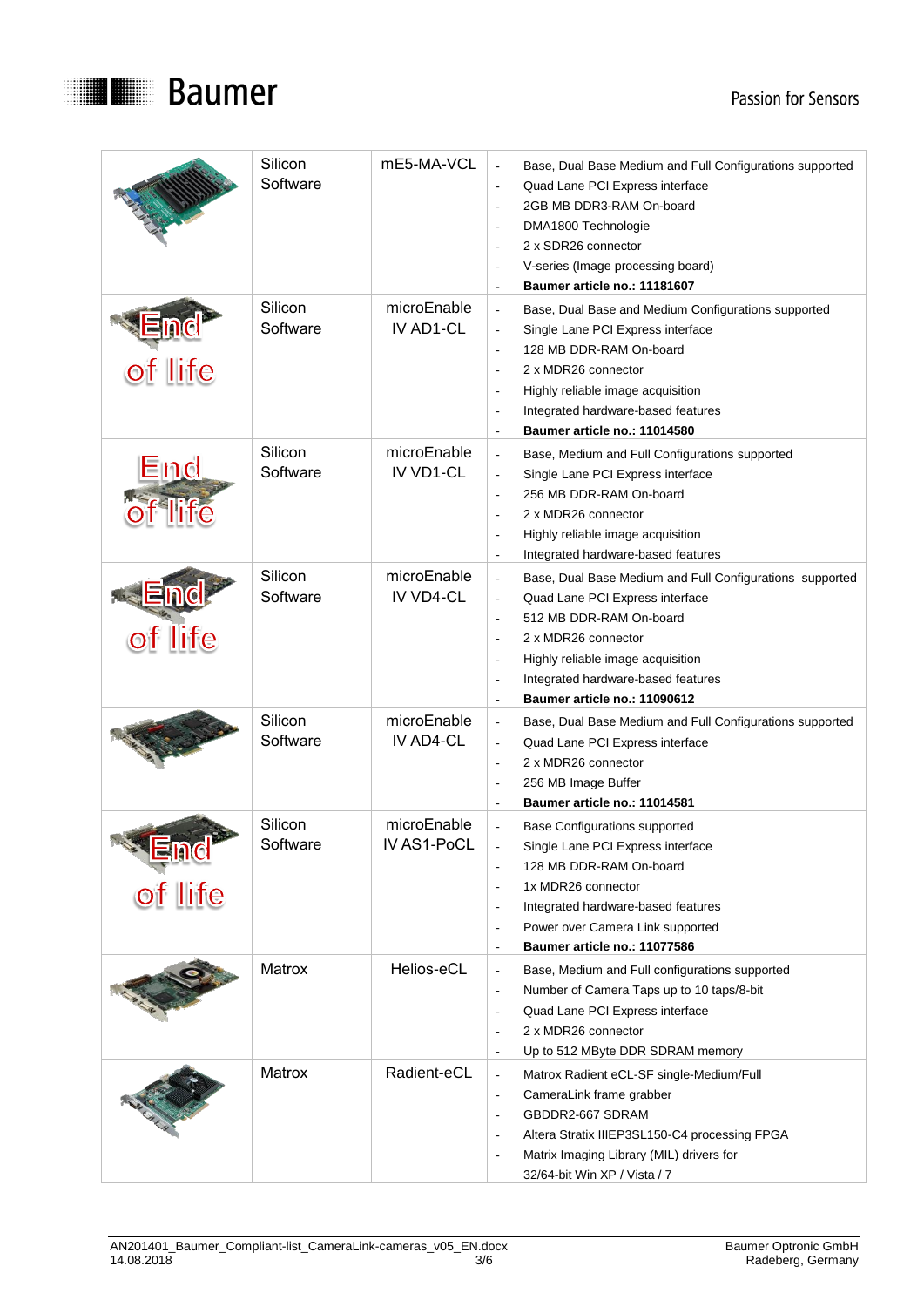



| Dalsa                   | <b>XCelera-CL</b><br>PX4 Full | full-, medium-, and base-configuration<br>Pixel Clock up to 85 MHz<br>$\overline{\phantom{a}}$<br>Bits/Pixel up to 16<br>$\overline{\phantom{a}}$<br>Number of Camera Taps up to 8 taps/8-bit<br>$\overline{\phantom{a}}$<br>Extended feature set supports non-CameraLink pixel/tap<br>$\overline{\phantom{a}}$<br>configurations<br>2 x MDR26 connector<br>Host Bus PCIe x4<br>÷.<br>Frame Buffer 128 MB<br>$\overline{\phantom{a}}$<br>Processing ILUTS, Flat Field, Flat Line, Dead Pixel, Bayer<br>÷,<br>GPIO On-board 4-in/4-out<br>٠ |
|-------------------------|-------------------------------|--------------------------------------------------------------------------------------------------------------------------------------------------------------------------------------------------------------------------------------------------------------------------------------------------------------------------------------------------------------------------------------------------------------------------------------------------------------------------------------------------------------------------------------------|
| National<br>Instruments | <b>PCIe-1433</b>              | full-, medium-, and base-configuration<br>$\overline{\phantom{a}}$<br>supports up to 10-tap, 80-bit acquisition at 20 to 85 MHz<br>Ĭ.<br>pixel clock frequency<br>850 MB/s of bandwidth over two Camera Link cables<br>٠<br>Onboard 512 MB FIFO enhances performance for highest<br>bandwidth<br>Optional digital I/O expansion card for extra triggering and<br>isolation                                                                                                                                                                 |
| Euresys                 | <b>Grablink Full</b>          | Support of one 80-bit, Full, Medium or Base Camera Link®<br>$\overline{\phantom{a}}$<br>configuration camera<br>ECCO: Extended Camera Link Cable Operation<br>٠<br>On-board pre-processing<br>10 digital I/O lines compatible with a wide range of sensors<br>and encoders<br>bandwidth: up to 850 MB/s<br>$\overline{a}$<br>128MB on-board memory<br>$\overline{a}$<br>MultiCam drivers for Microsoft Windows® and Linux (32- and<br>L.<br>64-bit)                                                                                        |
| <b>Bitflow</b>          | Karbon-CL                     | One base, medium or full CL camera**)<br>$\overline{a}$<br>Half-Size x8 PCI Express Board<br>J.<br>Up to 128 bits input at 85 MHz<br>÷.<br>General purpose I/O<br>Drivers, utilities and examples for<br>Windows XP/2003/Vista/Windows 7                                                                                                                                                                                                                                                                                                   |

**\*\***) Deca mode not fully supported

## <span id="page-3-0"></span>**3.2 Express Card tested with CL Config Tool**

| <b>Manufacturer</b><br>/ Reseller | Type / Name                                                 | <b>Description</b>                                                                                                                                                                                                                                         |
|-----------------------------------|-------------------------------------------------------------|------------------------------------------------------------------------------------------------------------------------------------------------------------------------------------------------------------------------------------------------------------|
| Imperx                            | FrameLink<br><b>Express Card</b><br>54 laptop<br>VCE-CLEX01 | Two channel Camera Link frame grabber<br>٠<br>Dual Base or Medium Configurations supported<br>Number of Camera Taps up to 3 taps/8-bit<br>$\overline{\phantom{a}}$<br>2 x SDR26 connector<br><b>Express Card interface</b><br>Baumer article no.: 11078081 |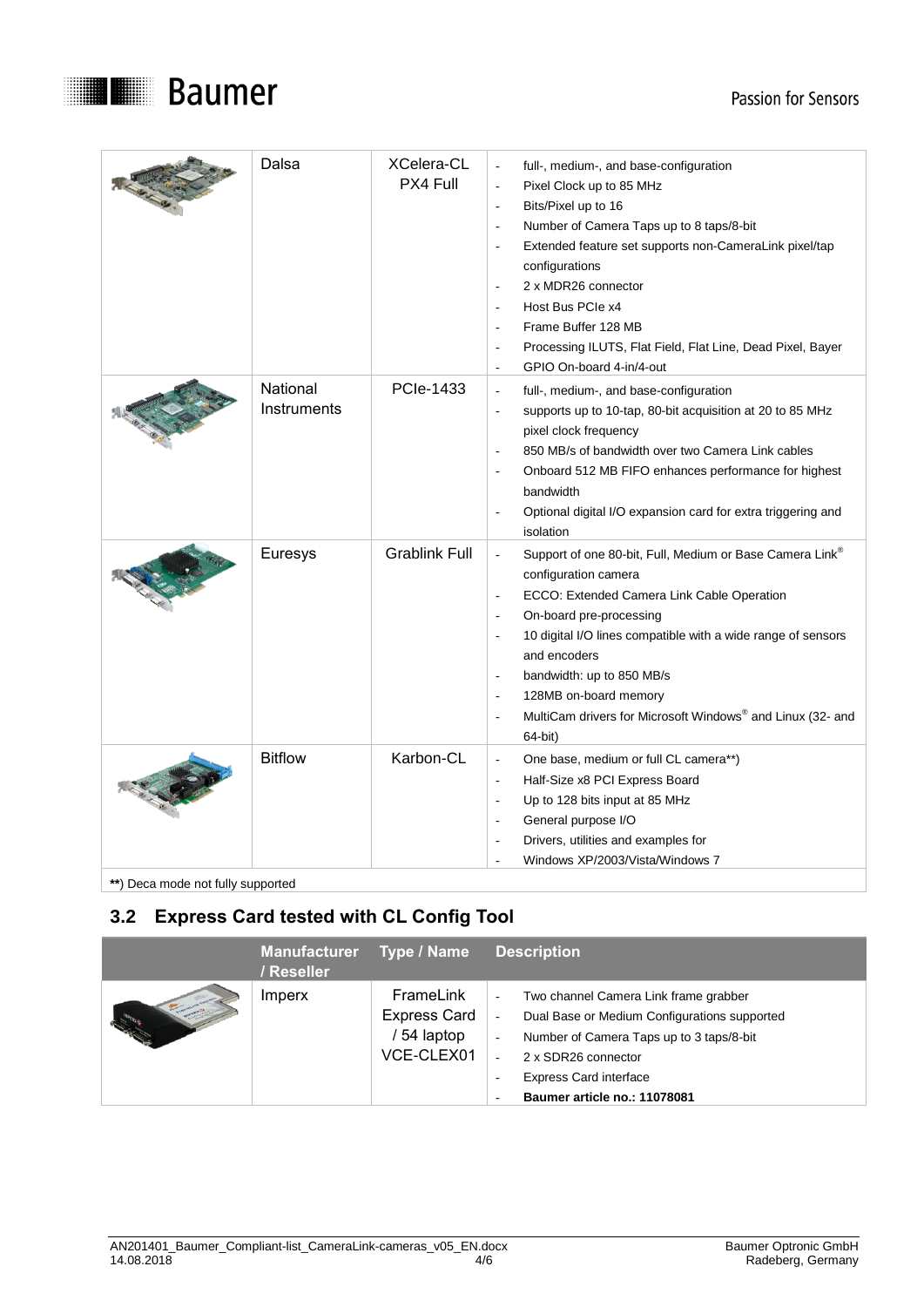

# <span id="page-4-0"></span>**4 Camera Link® accessories**

### <span id="page-4-1"></span>**4.1 Data interface cables**

|        | <b>Manufacturer</b><br>/ Reseller | <b>Description</b>                         | Article-No. | <b>Cable length</b> |
|--------|-----------------------------------|--------------------------------------------|-------------|---------------------|
| End    |                                   | MDR/MDR<br>$\blacksquare$                  | 11008811    | 3 <sub>m</sub>      |
|        |                                   |                                            | 11008810    | 5 <sub>m</sub>      |
| falife | <b>Baumer</b>                     |                                            | 11008812    | 10 <sub>m</sub>     |
|        |                                   | <b>MDR/SDR</b><br>$\overline{\phantom{a}}$ | 11046254    | 5 <sub>m</sub>      |
|        |                                   |                                            | 11046253    | 10 <sub>m</sub>     |
|        |                                   | SDR/SDR<br>$\overline{\phantom{a}}$        | 11077296    | 5 <sub>m</sub>      |
|        |                                   |                                            | 11077854    | 10 <sub>m</sub>     |

## <span id="page-4-2"></span>**5 Related Topics**

<span id="page-4-3"></span>-

## **6 Downloads**

<span id="page-4-4"></span>-

# **7 Support**

In the case of any questions or for troubleshooting please contact our support team.

#### **Worldwide**

#### **Baumer Optronic GmbH**

Badstrasse 30 ∙ DE-01454 Radeberg **Deutschland** 

<span id="page-4-5"></span>Phone +49 3528 4386 0 [support.cameras@baumer.com](mailto:support.cameras@baumer.com)

# **8 Legal Notes**

*VisiLine*® is a registered trademark of Baumer Optronic GmbH. All product and company names mentioned are trademarks or registered trademarks of their respective owners.

All rights reserved. Reproduction of this document in whole or in part is only permitted with previous written consent from Baumer Optronic GmbH.

Revisions in the course of technical progress and possible errors reserved.